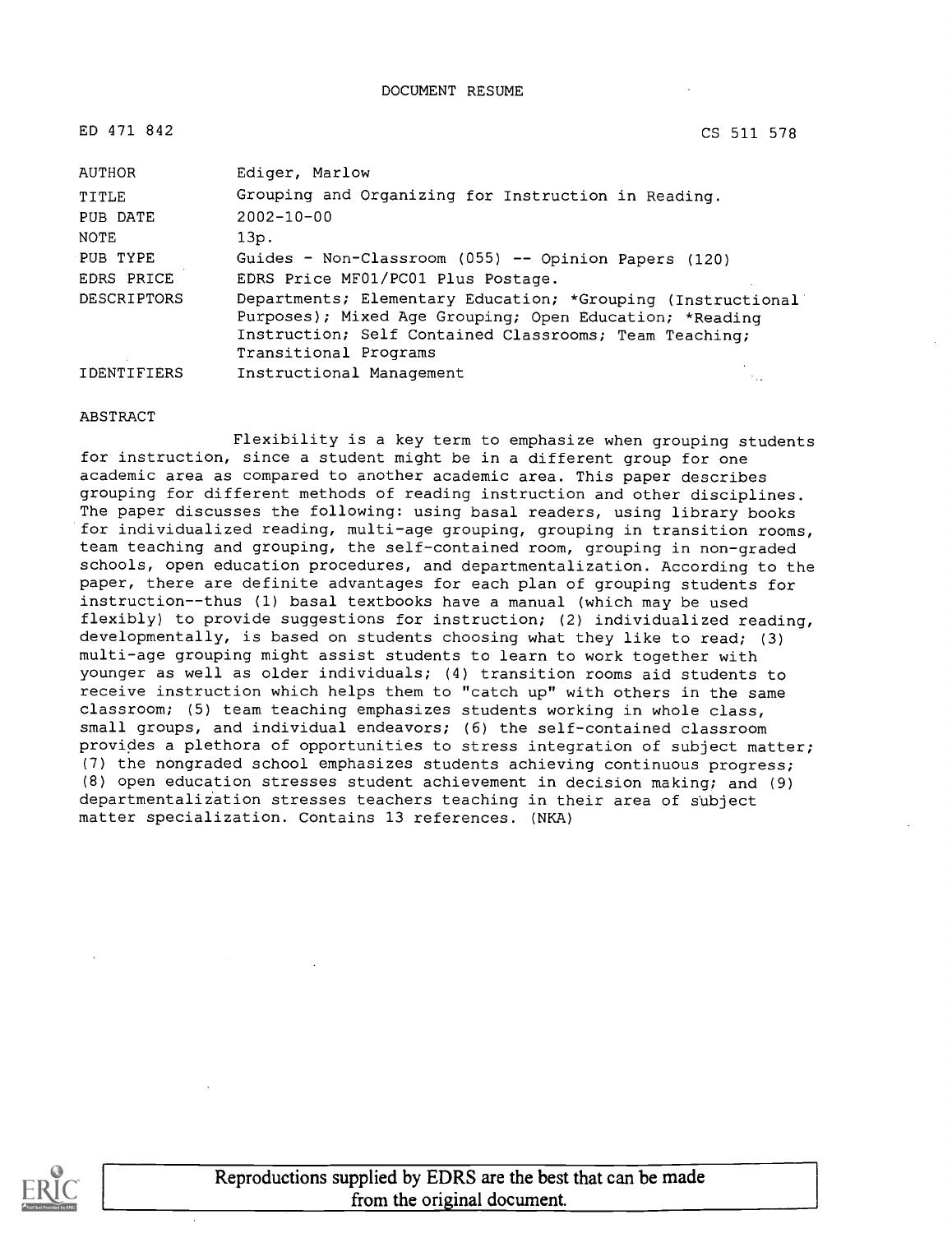$\frac{1}{\epsilon}$  $\cdot$ 

Grouping and Organizing for Instruction in Reading.

by Marlow Ediger

PERMISSION TO REPRODUCE AND DISSEMINATE THIS MATERIAL HAS BEEN GRANTED BY

<u>m</u>.Ed

TO THE EDUCATIONAL RESOURCES INFORMATION CENTER (ERIC)

U.S. DEPARTMENT OF EDUCATION<br>Office of Educational Research and Improvement<br>EDUCATIONAL RESOURCES INFORMATION<br>This document has been reproduced as<br>received from the person or organization

originating it.

□ Minor changes have been made to improve reproduction quality.

 $\overline{\bullet}$ Points of view or opinions stated in this document do not necessarily represent official OERI position or policy.

578 Text Provided by ERIC

 $\mathbf{1}$ 

 $\frac{1}{4}$  $\bar{\mathbf{r}}$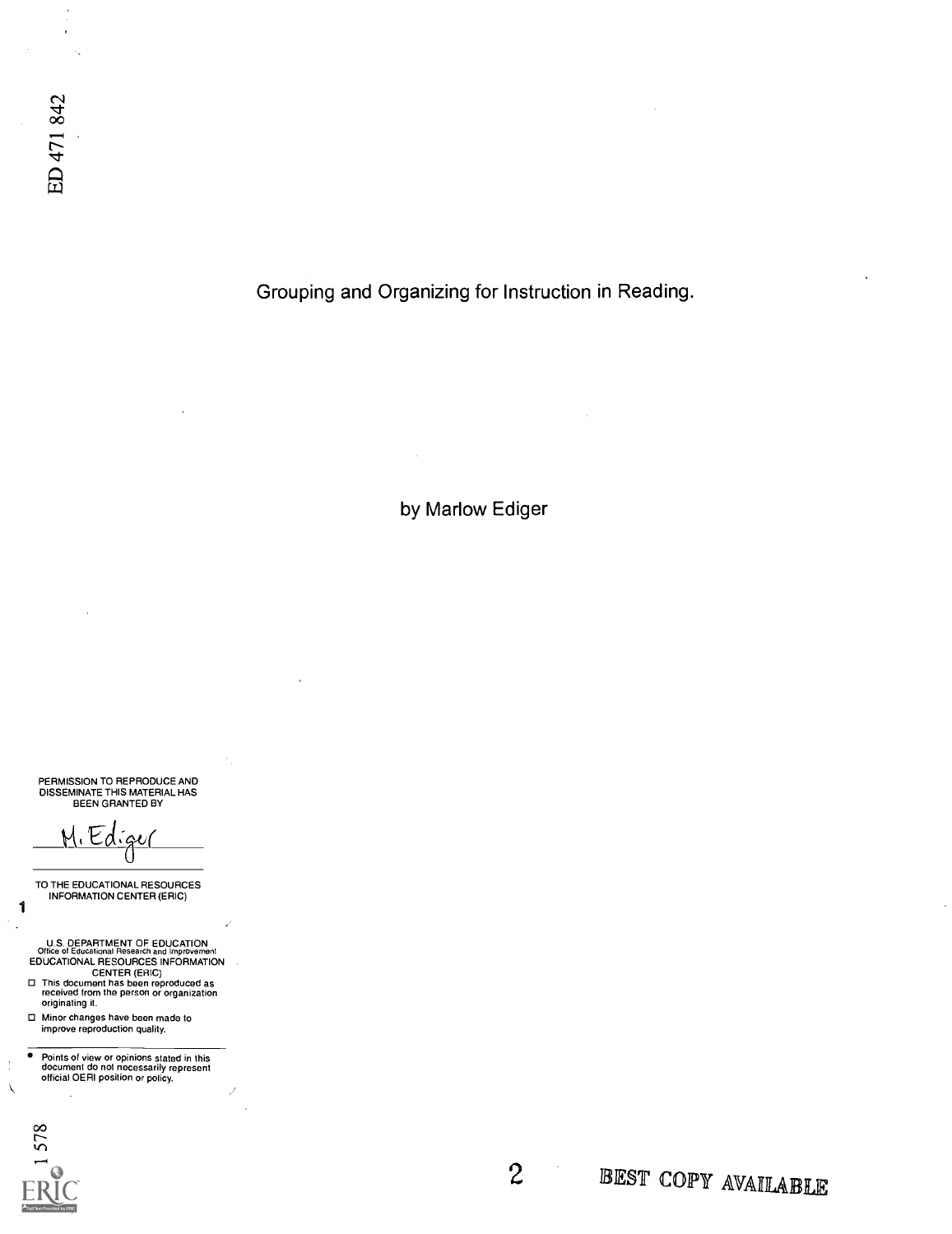#### GROUPING AND ORGANIZING FOR INSTRUCTION IN READING

There are a plethora of concerns involved when pupils are placed into groups for teaching and learning purposes. Each other in numerous ways. These differences include ability levels, interests possessed, purposes involved in learning, motivation and energy levels for achieving. The group a pupil is placed in should assist him/her to attain as optimally as possible.<br>Perhaps, flexibility is a key term to emphasize when grouping<br>pupils for instruction since a pupil might be in a different group for one academic area as compared to another due to strengths possessed (See Gunning, Chapter Eleven).

#### Grouping for Basal Reading Instruction

With the use of a basal textbook, the teacher needs to<br>determine under which plan of grouping for instruction, the child will do best. The entire class may be taught together when the teacher introduces new words which pupils will encounter in the ensuing reading selection from the basal. The new words to be read need to be printed in neat, manuscript letters on the chalkboard. Each pupil should be able to see the words clearly.<br>The teacher with pupils then may go over the identification and<br>pronunciation of these words until mastery has occurred.<br>Phonics or sound/symbol relations in stressed as needed. Pupils also need to know the contextual meaning for each word as it is used in the text. Discussing the illustrations in the text assists pupils to further develop<br>background information for reading from the ensuing content. Next, there should be questions which pupils might have raised<br>by this time, or the teacher may identify selected questions.<br>These questions can be answered by pupils when reading from the basal textbook. These followup activities might be quite varied. Pupils may wish to show comprehension in different<br>ways such as 1. drawing one or more illustrations to reveal<br>comprehension

2. three members in class developing a mural or collage to indicate what has been learned from reading

3. constructing an object, individually or collectively to show major ideas read

4. telling orally about main concepts read in the reading selection.

5. dramatizing collaboratively that which was acquired 1

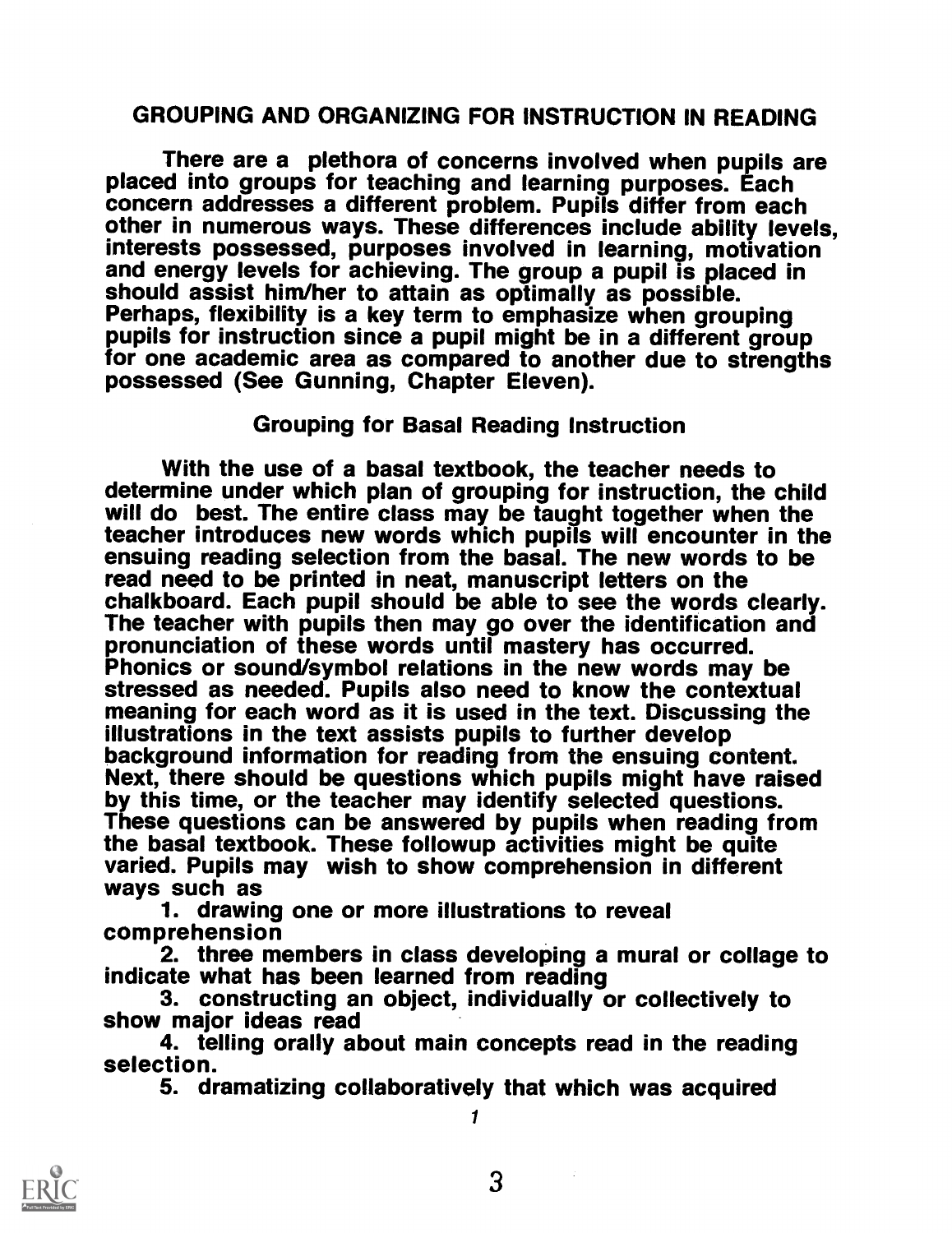through reading (Ediger and Rao, 2000, Chapter 22).

Generally, pupils are grouped heterogeneously when basal<br>texts are used in teaching. However, there are teachers who<br>divide the total group in the classroom into three subgroups<br>based on ability. This would then be called group a pupil is in. Each pupil needs to be respected and<br>accepted. The three groups may have different basal readers such as those being the most difficult to read, those of lesser<br>difficulty, and the third group would have the easiest text to read.<br>They may also be in different places within the basal.<br>These texts are chosen based on th they will be read in the textbook. The related illustrations in the text are discussed to build pupil background information for<br>reading the ensuing subject matter. Questions will be raised by pupils and/or the teacher for which content being read might well<br>supply needed answers. Pupils then read silently the subject<br>matter contained in the story, after which a discussion should<br>follow to extend and enrich lear

each of the three homogeneously grouped sets of pupils.<br>Heterogeneous versus homogeneously grouped pupils has long been an issue in education. The author takes the point of view that both can be emphasized depending upon needs of the involved pupils. The teacher needs to determine under which<br>conditions do pupils achieve more optimally. Thus, in a follow up activity following reading and discussing of subject matter read, pupils may work on a related project, heterogeneously (mixed achievement levels) or homogeneously grouped based on<br>ability.<br>Pupils reading from a basal text can be stressed in all<br>academic areas and thus emphasize reading across the

curriculum.

Advantages given for heterogeneous grouping are the following:

1. it is more true to relationships among people in society. In buying goods and services, then, the buyer deals with individuals from all socioeconomic and ability levels. This is true<br>of visiting in an informal situation, also, in that persons tend to interact with others regardless of ability levels. Sometimes, too, one visits with people of similar abilities.<br>2. it is important to learn to appreciate pupils of diverse

ability levels since life itself consists of working with people who



2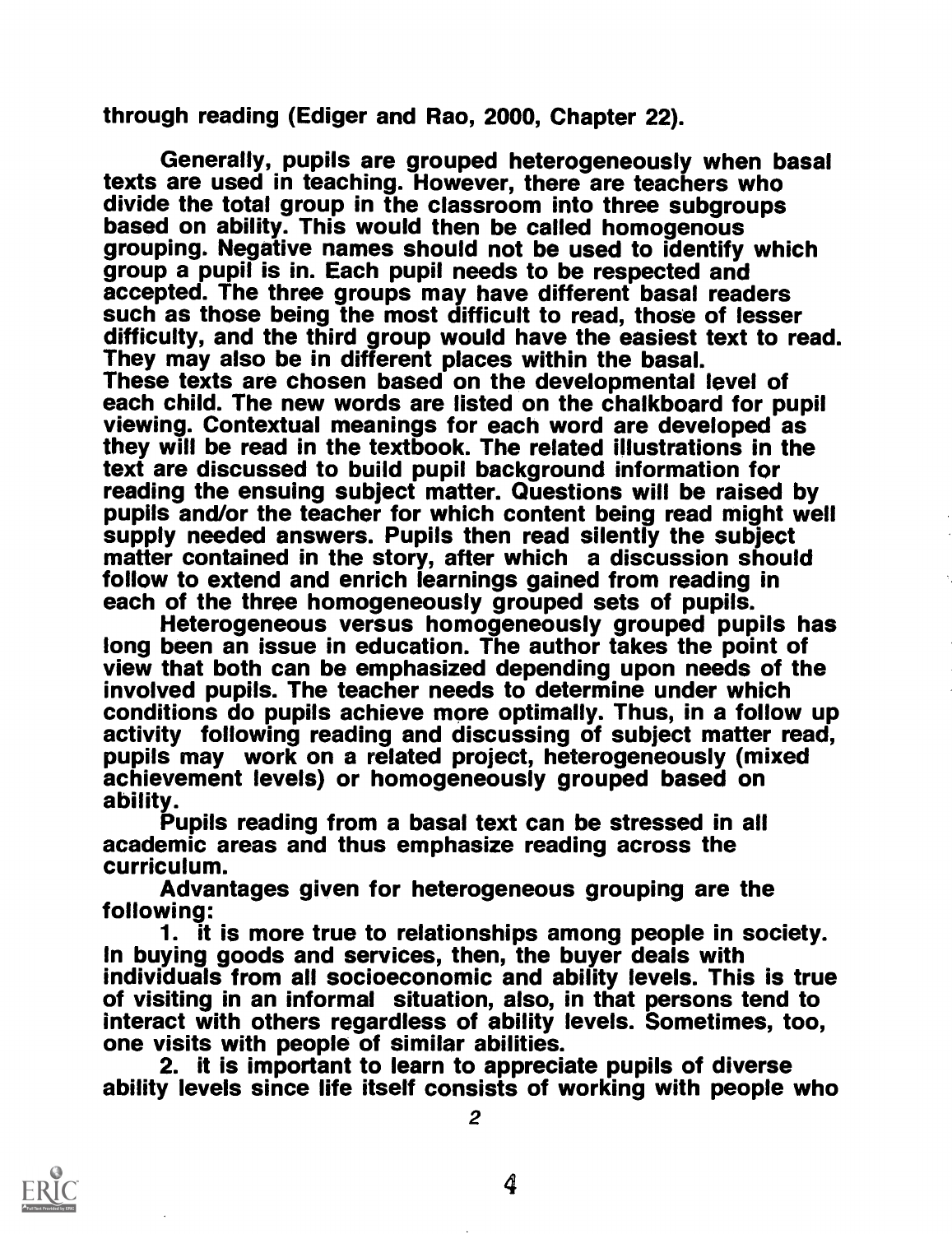differ from each other in a plethora of ways.

Advantages given for homogeneous grouping are the following:<br>1. it is easier in planning to teach a uniform group of

achievers instead of trying to teach a set of pupils where the range of achievement is great indeed.

2. it is true that pupils may challenge each other by being more uniform in achievement. It is feasible to have somewhat alike achievers motivate each other by example. Generally, with heterogeneously grouped pupils, the lowest member cannot<br>possibly keep up and be challenged by top achieves (See, Lieu,<br>2000). Reading from Library Books

Instead of using the basal or together with basal textbook use in the curriculum, pupils might read library books. With the use of library books, individualized reading is being emphasized. Each pupil chooses a library book to read, based on his/her reading level and on the topic preferred. Thus, there needs to be available an adequate number of library books on different reading levels and on different topics to provide for individual differences. The pupil is the chooser. After completing the reading of a library book, the pupil may have a conference with the teacher to ascertain pupil comprehension and the quality of oral reading. The teacher may record observations made and compare earlier with later conferences to ascertain pupil achievement. When using individualized reading exclusively,<br>there are no problems in grouping pupils for instruction. Each is reading a different library book based on his/her very own

interest and achievement level.<br>In each academic area, library books may be read instead of reading from the basal text text. Thus, in a science/social<br>studies unit of study such as "The Changing Surface of the<br>Earth," each pupil may select a library book to read on that topic<br>and join in on the discussion for projects may be developed pertaining to that unit of study, either individually or collectively such as making a model volcano to understand the concept of "volcanic eruptions" more thoroughly. If a committee of pupils works collaboratively on a project, then either heterogeneous or homogeneous grouping may be stressed. The teacher needs to be skilled in using diverse kinds of grouping procedures. There should be opportunities for pupils to learn from each other in both heterogeneously grouped and homogeneously grouped

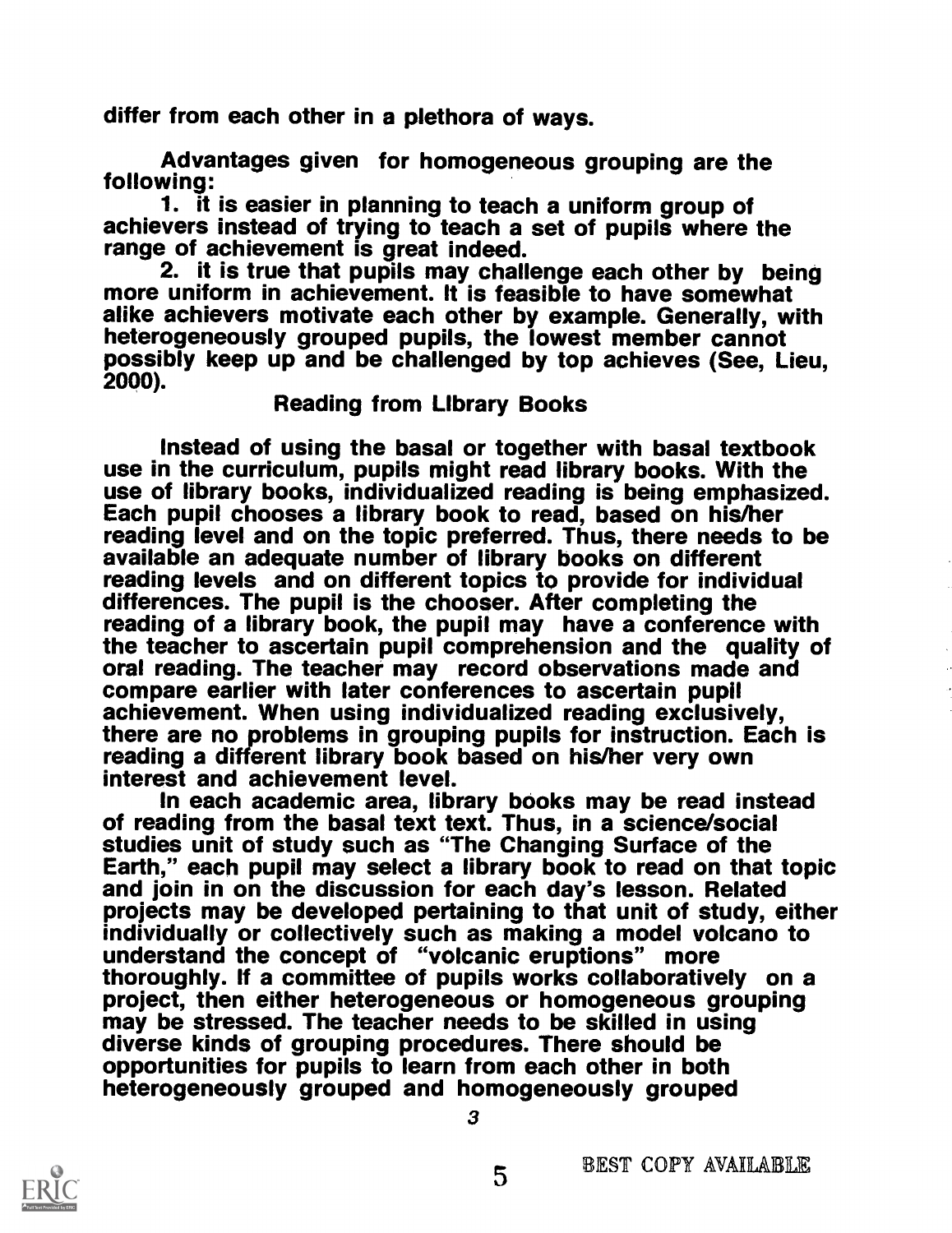learners. Whole group, small groups, and individual endeavors<br>make it necessary for the teacher to think which kind of<br>grouping, heterogeneously or homogeneously, should pupils<br>experience to achieve as optimally as possibl

#### Multi- age Grouping

Multi-grade grouping is practiced, generally, if a teacher<br>teachers a combination room of third and fourth graders. Here, pupils may be grouped heterogeneously by teaching the third grades separately from the fourth graders. There will generally be a wide range of achievement in each grade. Thus, the third<br>graders may achieve in reading from the first to the fifth grade,<br>whereas the fourth graders may read from the second to the<br>sixth grade levels in reading achievem

There are combination room teachers who group pupils into three homogeneously grouped sets of learners. In the top reading group, there will be both third and fourth graders. This

would be true, too, for the average, as well as slowest achievers.<br>Pupils may well vary from each other in terms of how well<br>they achieve in each academic area. Thus, a pupil may be in the<br>top group in reading, but somewha mathematics. Selected pupils may also achieve toward the top in all academic areas. Or a pupil may achieve at the lowest level in all academic disciplines. Judgments need to be made by the teacher in terms of how often to group homogeneously for<br>reading instruction only, or for each of the different academic areas including mathematics and science. There could be many groups taught in this case. With heterogeneous grouping in combination rooms, third graders being taught separately from grouping as will be true for fourth graders being taught in a group (Ediger and Rao, 2001).

#### Pupils in Transition Rooms

In some schools where pupils do not do passing work for a specific grade level, a transition room of learners may be formed. Pupils then who have done failing work on a grade level may be passed on to the next grade level in order to stay with their peers. However, these pupils will be given extra assistance and



4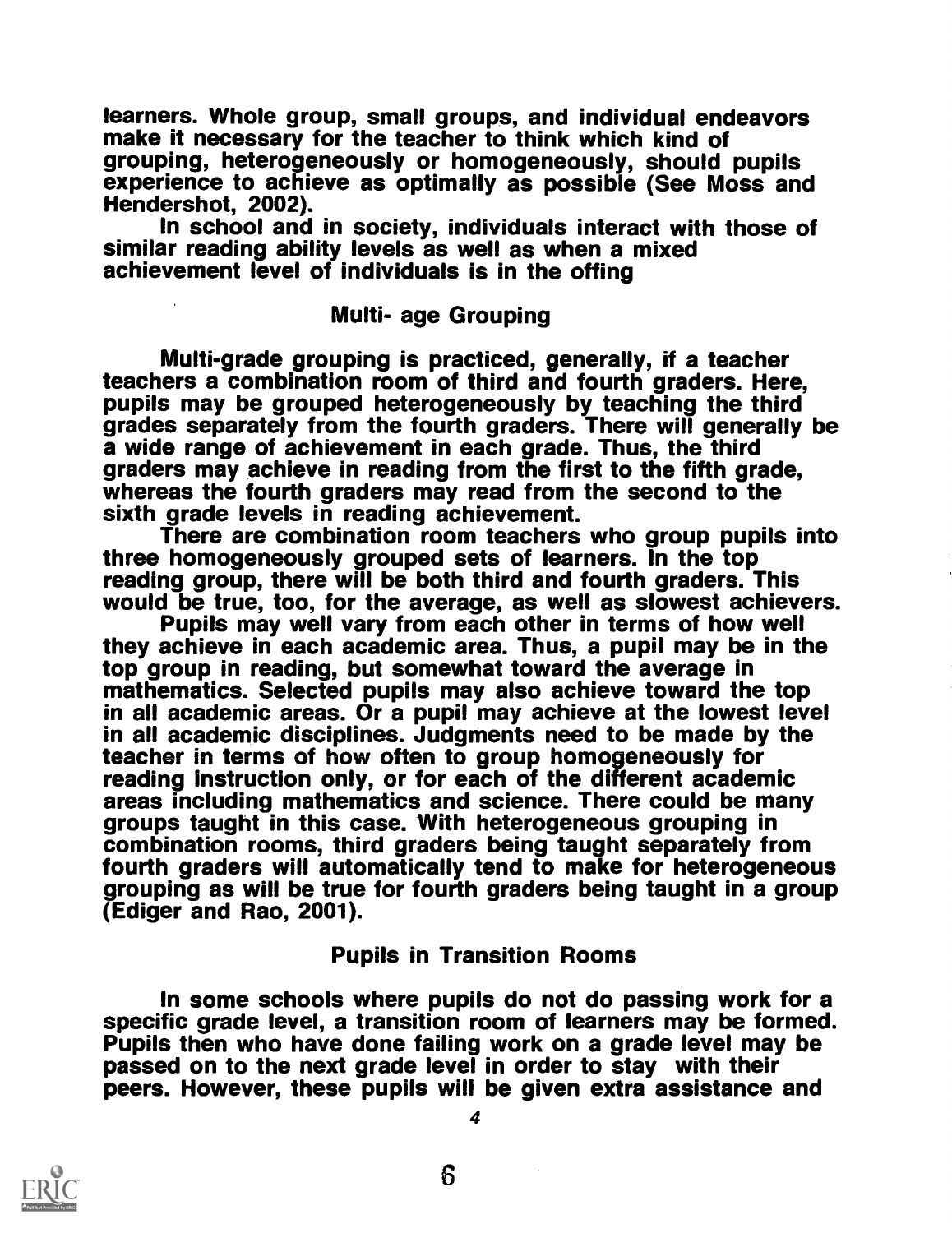help to make up for identified deficiencies. It may be that a retired teacher can give this extra assistance on the next grade level. It could be that the transition room pupils receive tutoring before or after school. Peer teaching, when desirable, may be implemented to assist those deemed to lack needed knowledge<br>and skills. Summer school is a good time, too, for transition pupils to receive needed assistance. Selected schools have even emphasized Saturday morning class time for those deemed insufficient in achievement. Might pupils then spend too much time in school work? The goal for transition room pupils is to catch up with what are considered to be realistic goals. In one school where the author supervised university student teachers, the board of education had adopted a ruling that pupils who did not complete classroom assignments would need to do so after<br>school. Parents, then, would pick up their offspring after classroom work had been completed (Ediger, 1988, Chapter<br>Eight).

#### Team Teaching and Grouping for Instruction

There are several plans of team teaching. However, most<br>plans boil down to the following:<br>1. two or more teachers plan together to teach a given set<br>of pupils. The team than cooperatively chooses the objectives, learning opportunities, and the assessment procedures.<br>2. the team has one teacher whose strengths are the

greatest to teach a single lesson for large group instruction. The other teacher(s), take their turn teaching in large group instruction. They observe and help pupils stay on task during<br>large group instruction.

3. smaller groups or committees follow with clarification of ideas and skills taught in large group instruction. Learnings are also extended, as well as taught in depth. Follow up instruction emphasizes diagnosis and remediation of pupil needs.

purposefully such as doing a project relating to the large or<br>small group sessions.<br>5. team members evaluate pupil achievement in a<br>conference setting in which each member has contributions to

make in improving the curriculum for pupils individually (See Gordan).

Cooperation and harmony among team teaching members are vital for collaborative endeavors to function successfully. The team instead of individuals planning the curriculum makes

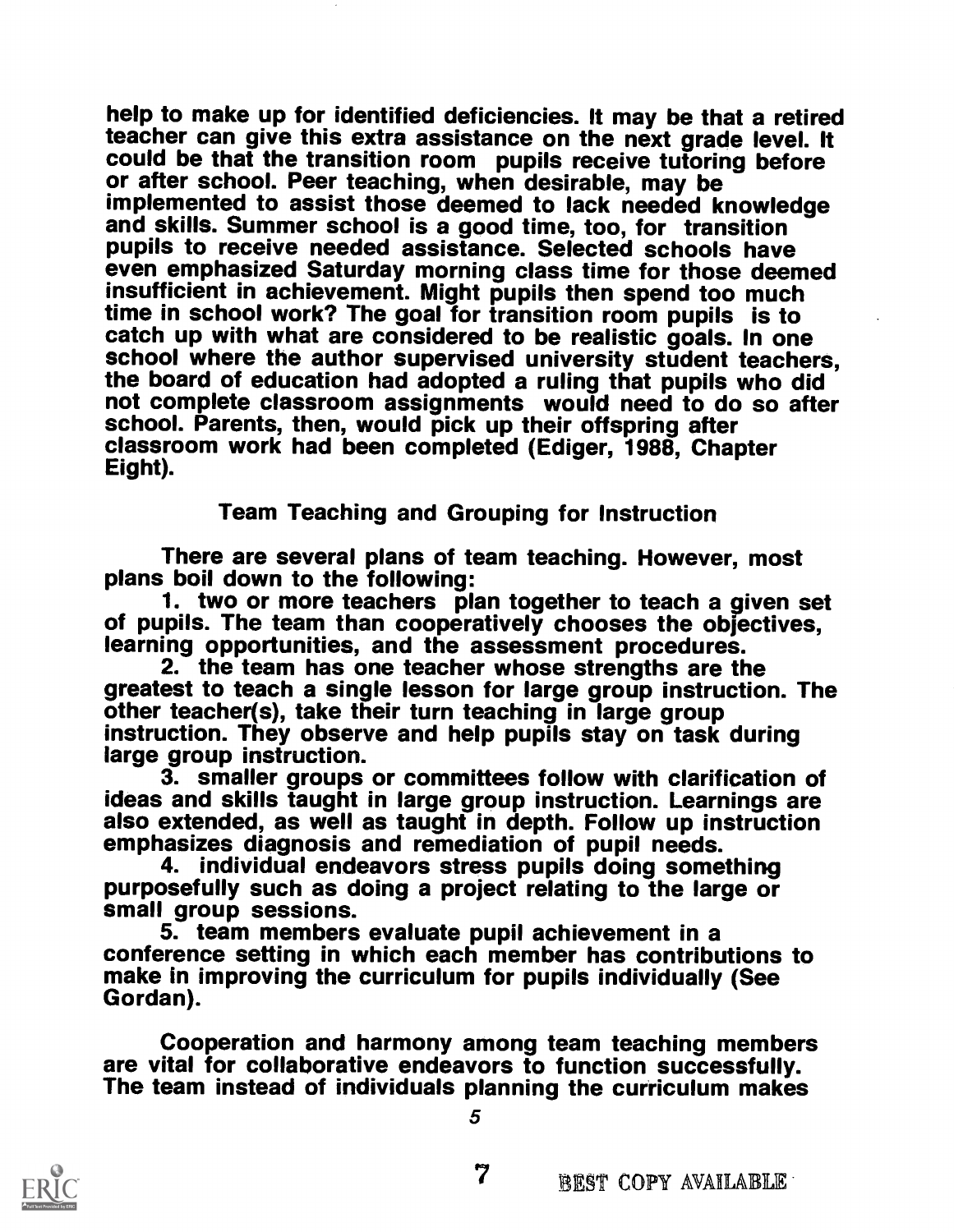for a new perspective in teaching. Members may well learn from each other in planning for instruction as well as when observing<br>the quality of instruction from actual teaching. In large and small group instruction, pupils may be grouped heterogeneously or<br>homogeneously when being taught by a teaching team.<br>Advocates of team teaching stress that more than one mind is<br>better than a single teacher in a self contained

#### The Self Contained Room

The self contained classroom has been a standby for many years as a way of grouping pupils for instruction. Here, a single teacher teaches almost all curriculum areas. The self contained<br>classroom may experience pull outs of pupils by the remedial reading instructor as well as the special education teacher for<br>selected specific areas of instruction. For example, the remedial<br>reading instructor may need to teach a pupil one on one in the<br>area of reading. The special more main streamed pupils taught in a small group for specific<br>periods of time. The self contained classroom, too, might have special music, art, and/or physical education teachers to teach<br>in their respective areas of specialization.

The self contained classroom has numerous advantages, over other plans of grouping for instruction, which include the following:

1. the teacher can get to know children well by teaching them for the majority of school time. This makes it possible for the self contained teacher to get to know each child well in terms of past achievement, as well as know each child developmentally; an improved curriculum might well result when using this information to plan lessons and units of study.

2. the teacher may again use previous plans of lesson/unit construction, if these worked well and provided for individual differences. Some modifications will need to result due to summative evaluation of these plans. The teacher may make<br>notes on these plans as to changes which need to be made.<br>3. the teacher can generally be more effective in<br>parent/teacher conferences when knowing the offspring's

parents more thoroughly due to having taught the same children<br>during the school year.<br>4. the teacher might provide for different patterns of<br>grouping for instruction within the self contained classroom.<br>Thus, the teacher

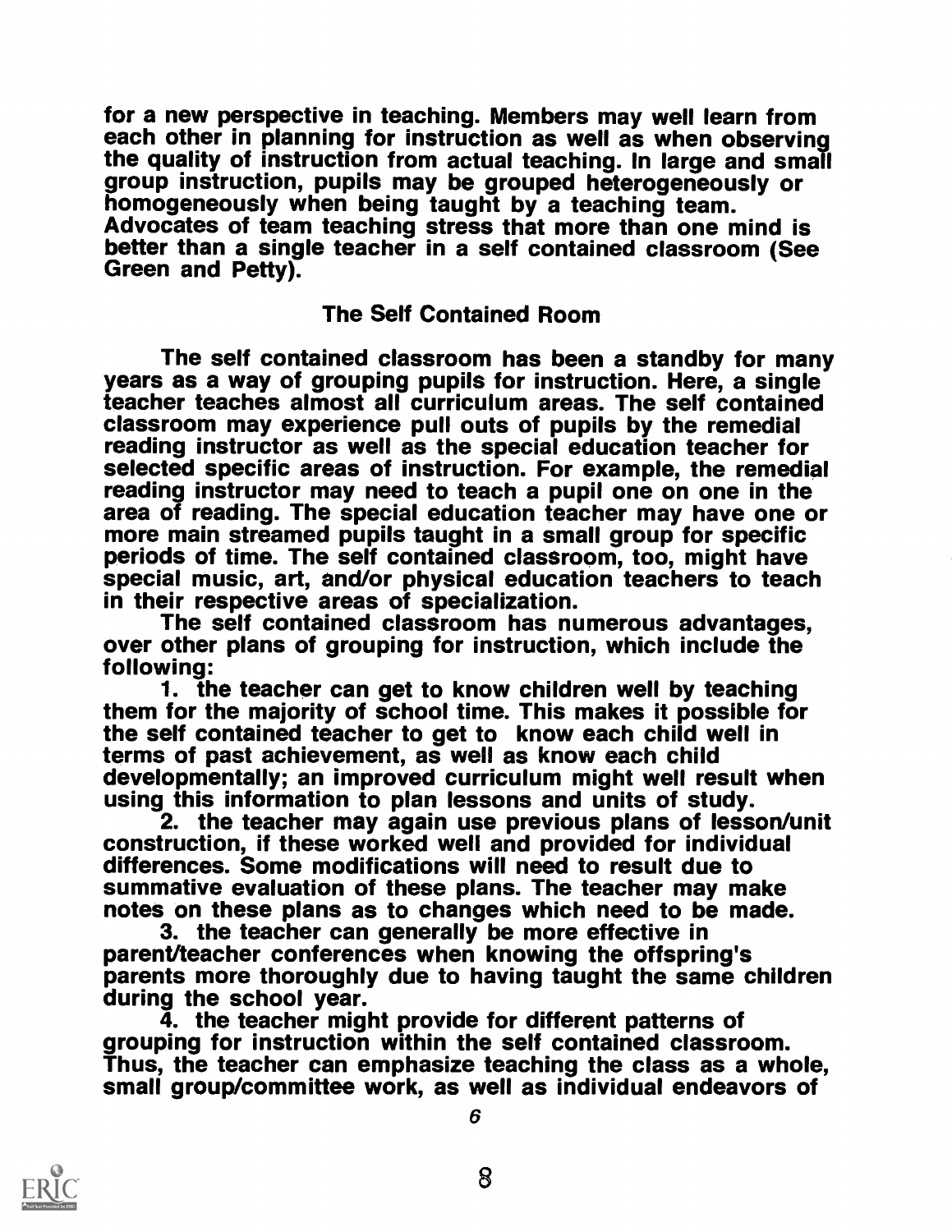pupils when developing the curriculum. Highly flexible grouping plans may be used to encourage optimal learner achievement (See Burns and Schell).

#### Non-graded Schools

Pupils may be grouped in non-graded classrooms for the elementary school years. Thus starting with what is called, normally, the first grade level, pupils my be grouped homogeneously based on reading achievement. There has to be<br>an adequate number of six year olds to group pupils homogeneously. Thus, if there were five roomfuls with 20 pupils per room, for example, a good chance would be there to secure a fairly homogeneous set of learners per room. The pupils in any room will always present differences in one way or another such as in reading, mathematics, science, and social studies, music,<br>art, and physical education achievement. Interests, hobbies<br>possessed, and motivation will provide for further differences.<br>With each roomful then of 20 pupil

he/she will do best in within the framework of homogeneous<br>grouping. Fast achievers can complete more than one grade<br>level in achievement in one school year. Thus, in the top roomful of the five given as examples, they may have completed second and third grade materials, and even beyond, at the end of the first year of schooling after kindergarten. Careful records need to be kept of each roomful of pupils as well as the subgroups therein. For the next school year, pupils begin with where they left off the previous school year. Thus, for example, if in the slowest achievement level of the five roomfuls of pupils, a subgroup is reading toward the middle of first grade reading materials, they would begin here at for the next school year. Pupils do not skip achievement levels nor do they advance beyond the level they can achieve in realistically, at the present time. Continuous progress from each pupil, regardless of the present reading level, is desired. Grade levels are merely mentioned to identify the past<br>and present achievement level of the learner. Otherwise, there<br>are no grade levels in the non-graded elementary school, but<br>achievement levels are spoken o

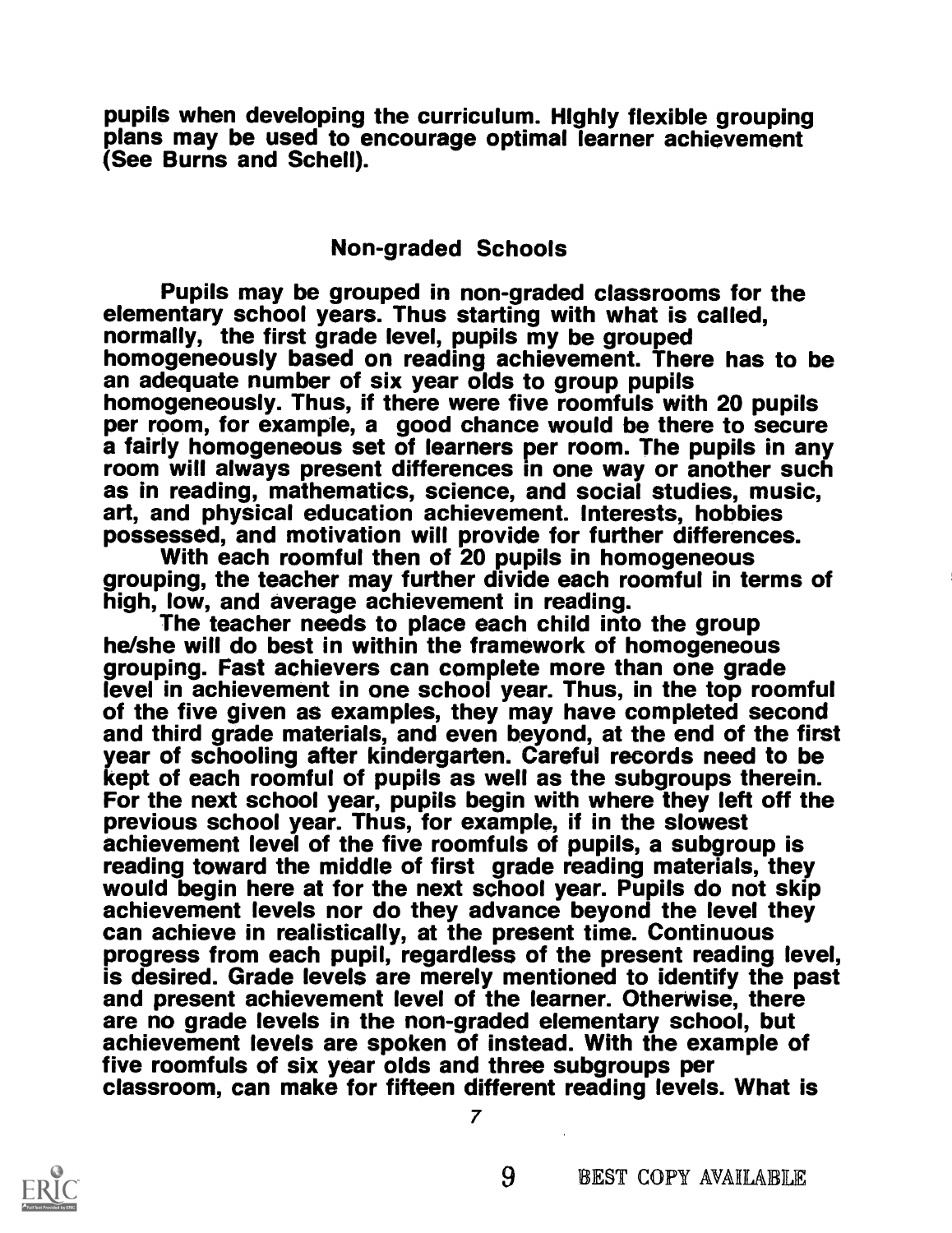then emphasized in reading at the end of a school year provides a sequential beginning for the new school year (See Shane).

#### Open Education

Open education procedures, as the name indicates, provides choices of opportunities to learn such as a leaning centers approach in reading instruction. The teacher then needs to establish an adequate number of centers with each having enough tasks to make it possible for pupils individually to select what to read, as well as to omit what is not deemed to be purposeful. Each learning center should have a clear title pertaining to the kinds of library books thereon. The following are examples:

1. nature, the zoo and circus, as well as farm animals

2. people of other nations

3. historical, geographical, among other academic disciplines

Dickens. These writings may be simplified including Classics Illustrated such as Tom Sawyer as well as Huckleberry Finn

5. narrative content such as books by Dr. Suess

6. encyclopedias from several publishers

7. science library books including those on the changing surface of the earth, as well as library books on mathematics including the history of mathematics and the metric system.

8. different modes of transportation<br>9. inventions in society

10. space travel and missiles.

For each learning center, a task card should list about five tasks for pupils to do to show comprehension. For example in center number one, pupils may read a library book on nature. To indicate comprehension in reading about penguins, pupils might select a problem area such as how penguins can survive in the Antarctic. By going to the encyclopedia center, the pupil may find needed information therein (Se

find needed information may or may not have open spaces. Thus, leaning centers psychology many stress having centers in the<br>regular classroom as well as within open space architecture. Selected buildings which were built with open spaces have had walls built to separate the different classrooms. Open education must permit

1. pupil choice in ascertaining what to learn, with teacher assistance when necessary

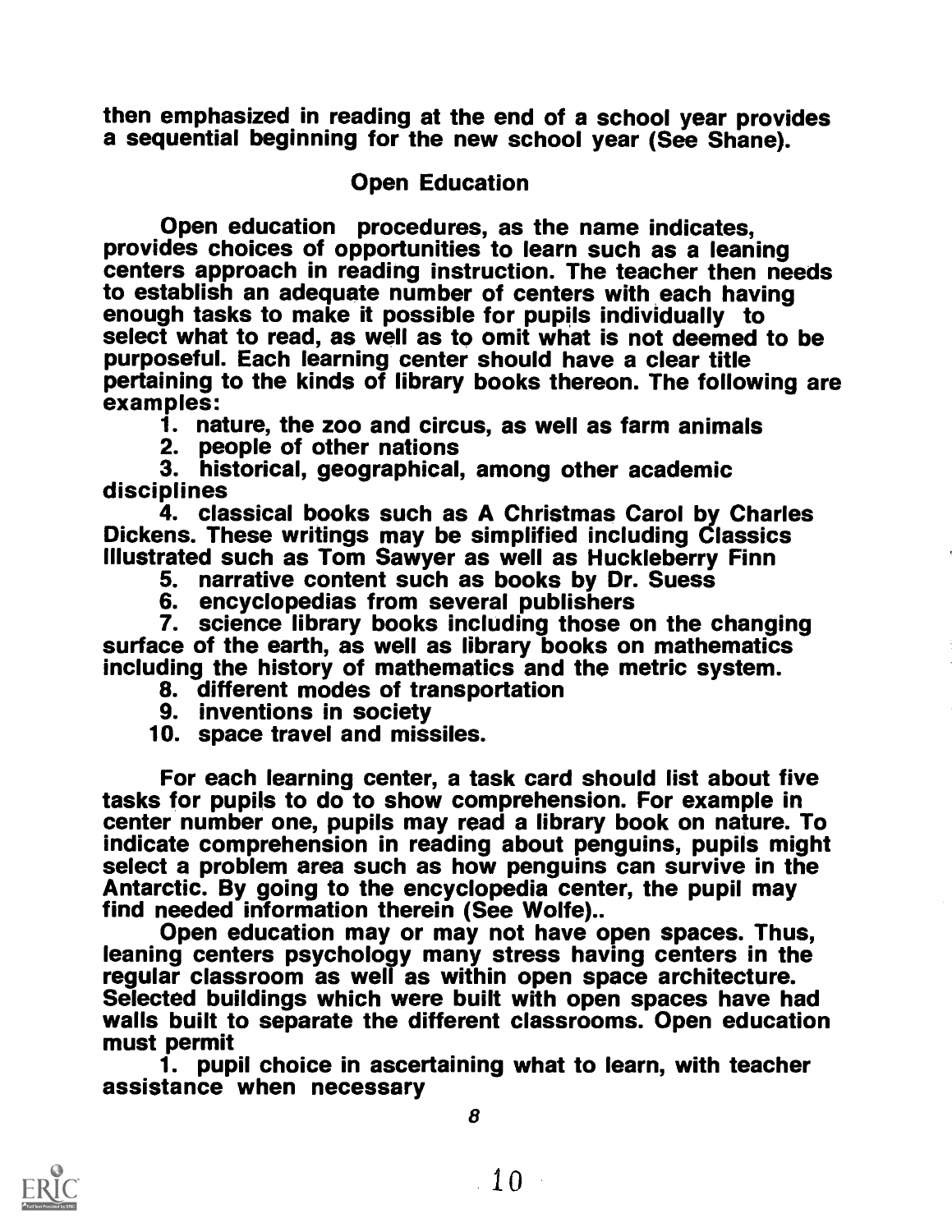2. pupils determining how to be evaluated after the completion of a task

3. pupils sequencing their choices in terms of which library<br>books to read.<br>4. pupils may also choose their very own library books

when sustained silent reading is being emphasized (SSR)

5. pupils reading library books pertaining to a unit of study being taught such as on "volcanos" relating to a science unit on the Changing Surface of the Earth.

There can be pupil/teacher planning of learning canters or<br>the teacher may develop the different centers with enough tasks so that pupils may omit doing those which do not possess perceived purpose. Each center may be introduced by the teacher to secure learner interest and attention. Bulletin board displays may help to entice pupils having an inward desire to read selected library books. Not every library book can be introduced from the diverse centers, by any means. Each center, however, should be introduced and a library book held up from that center for all pupils to see. As the library book is held up, the testier may mention in a sentence or two what the contents are related to (See Doll).

#### Departmentalization

There are very few schools which have departmentalization on the primary grade levels, except for music, art, and physical education. More schools emphasize departmentalization on the intermediate grade levels. Here, there may be specially trained those teachers, not specially trained, who like and are very strong in science and mathematics instruction may then teach<br>these academic areas while other intermediate grade teachers might tike to teach social studies and the language arts instead.<br>The arguments for departmentalization of subject matter on the intermediate grade levels are the following:

1. subject matter is becoming increasingly complex to teach.

2. subject matter needs to be challenging for intermediate grade pupils and a well qualified teacher is needed to teach here,<br>especially for gifted and talented pupils.<br>3. subiect matter taught should be interesting to teachers.

An enthusiastic teacher is needed for teaching intermediate grade pupils, as well as for all levels of instruction (See Victoria, 1993).

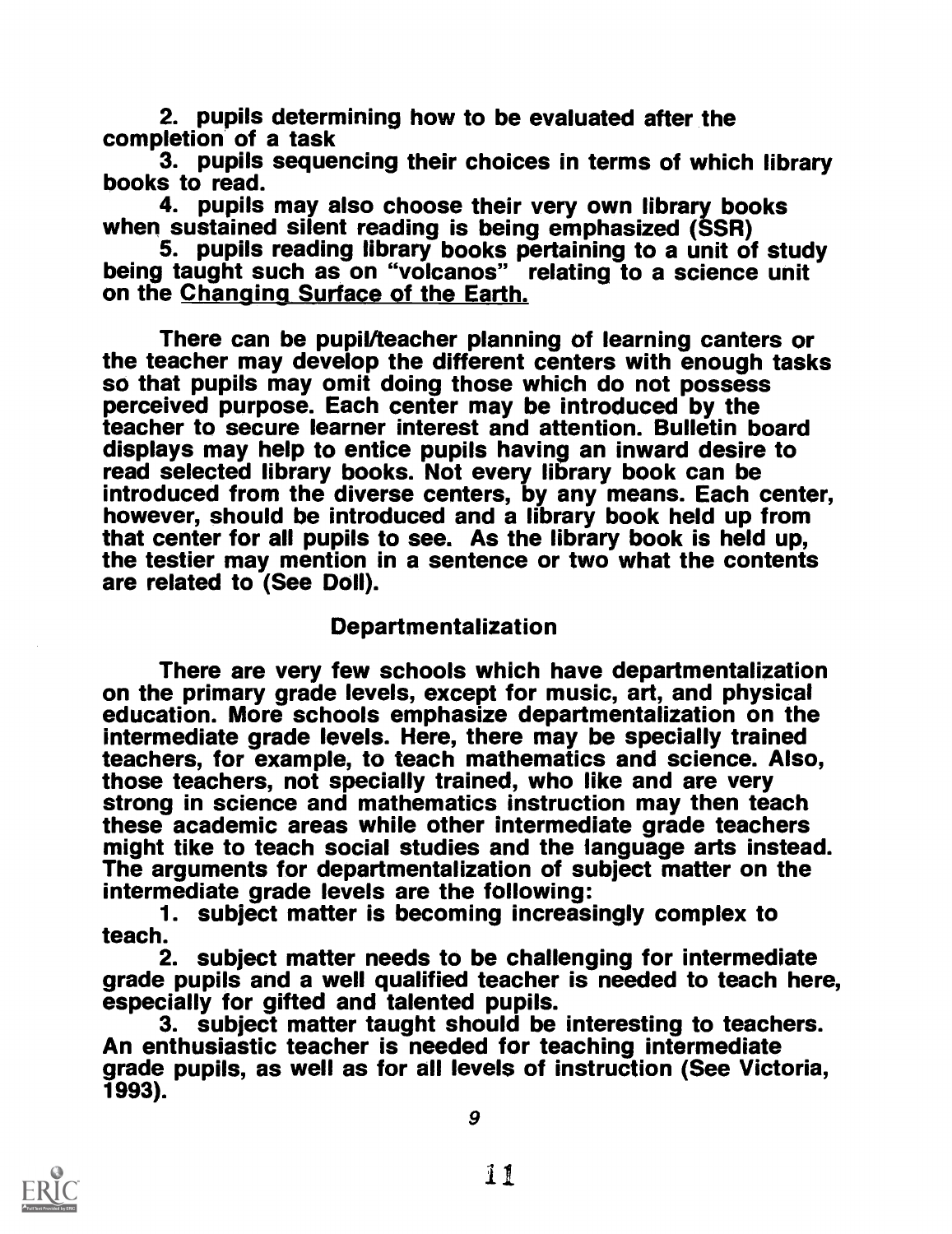Teachers are then able to do advanced degree university course work in their chosen academic area of specialty. Integration of subject matter is still possible by planning together with other teachers who teach a different academic discipline.

#### In Closing

There are definite advantages for each plan of grouping pupils for instruction, as presented above. Thus

1. basal textbooks have a manual to provide suggestions for instruction. The manual may be used flexibly and teachers for instruction. The manual may incorporate their very own ideas, also, for teaching and learning situations in assisting pupils to achieve optimally.

2. individualized reading, developmentally, is based on pupils choosing what they like to read.

3. multi-age grouping might assist pupils to learn to work together with younger as well as older individuals. People in society interact with others of diverse age levels.

4. transition rooms aide pupils to receive instruction which

helps them to "catch up" with others in the same classroom.<br>5. team teaching emphasizes pupils working with the class<br>as a whole, small groups, and individual endeavors. In society,<br>people work on these three levels when i

opportunities for the teacher to stress integration of subject matter.

7. the nongraded school emphasizes pupils achieving continuous progress which all should do, regardless of the

8. open education stresses pupil achievement in decision making. Life itself consists of pupils making choices among alternatives.

9. departmentalization stresses teachers teaching in their area of subject matter specialization.

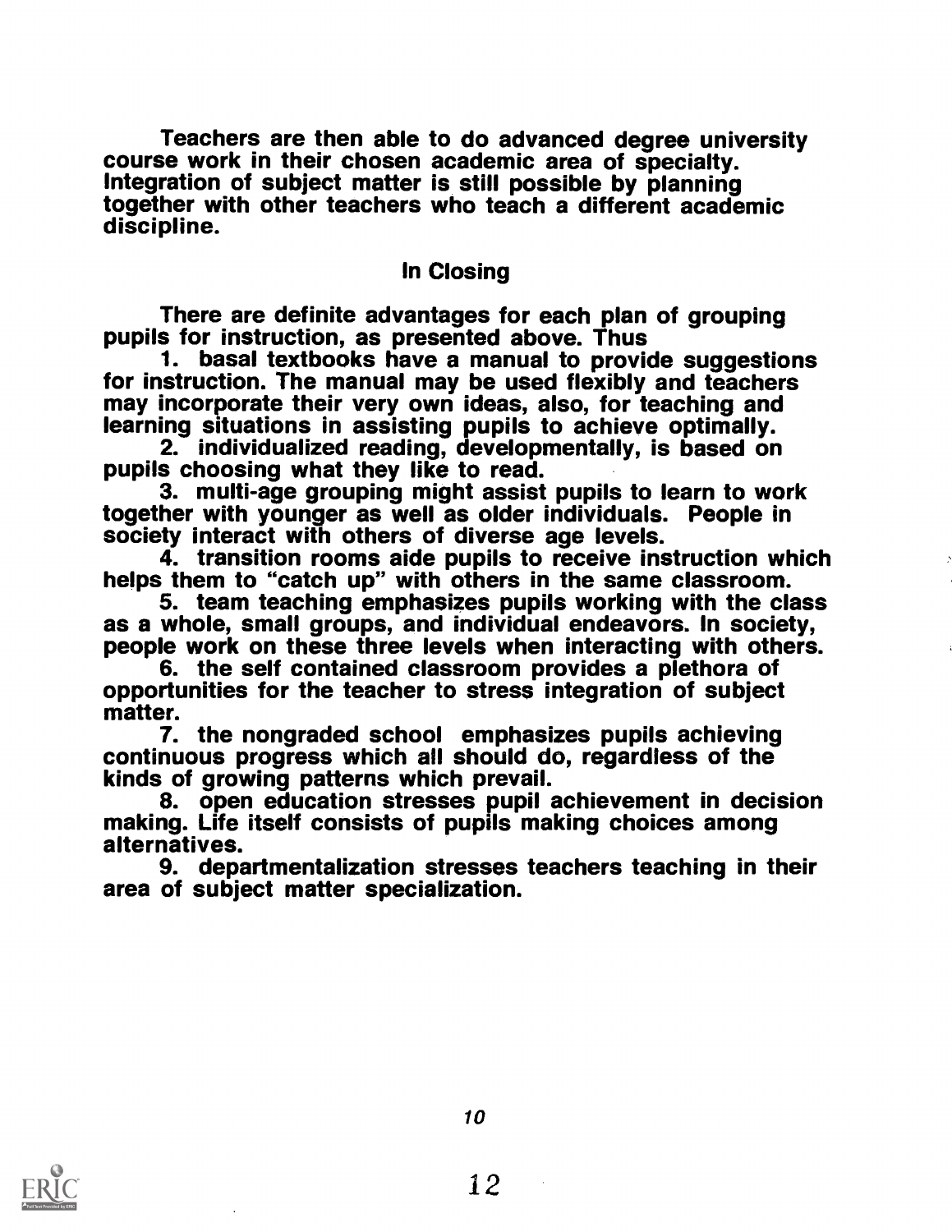#### References

Burns, Paul C., and Leo Schell (1973), Eds., Elementary School Language Arts. New York: Rand Mc Nally and Company, Part One.

Doll, Ronald C. (1986), Curriculum Improvement. Boston: Allyn and Bacon, Inc.

Ediger, Marlow and D. Bhaskara Rao (2000), Teaching Reading Successfully. New Delhi, India: Discovery Publishing House, Chapter 22.

Ediger, Marlow, and D. Bhaskara Rao (2001), Teaching Social Studies Successfully. New Delhi, India: Discovery Publishing House, Chapter Six.

Ediger, Marlow (1988), The Elementary Curriculum. Kirksville, Missouri: Simpson Publishing Company, Chapter Eight.

Gordan, et. al. ( 1995) "School Principals' Perceptions," Education, 116 (1) 9- 15).

Green, Harry and Walter Petty (1975), Developing Language Skills in the Elementary School. Boston: Allyn and Bacon.

Gunning, Thomas G. (2000), Creating Literacy Instruction for All Children. Boston: Allyn and Bacon, Chapter Eleven.

Lieu, Donald J. (2000), Exploring Literacy on the Internet," The Reading Teacher, 51(1), 63.

Moss, Barbara, and Judith Hendershot (2002), "Exploring Sixth Graders Selection of Non- fiction Trade Books, 6- 17.

Shane, Harold, et. al. (!962), Improving Language Arts Instruction in the Elementary School. Columbus, Ohio: New York: Mc Graw Hill Book Company.

Victoria, Palio (1993), "The Arts and Psychology," Philippine Education Quarterly, 22 (3), 20- 28.

Wolfe, Don M. (1972), Language Arts and Life's Patterns. Second Edition. New York: The Odyssey Press.

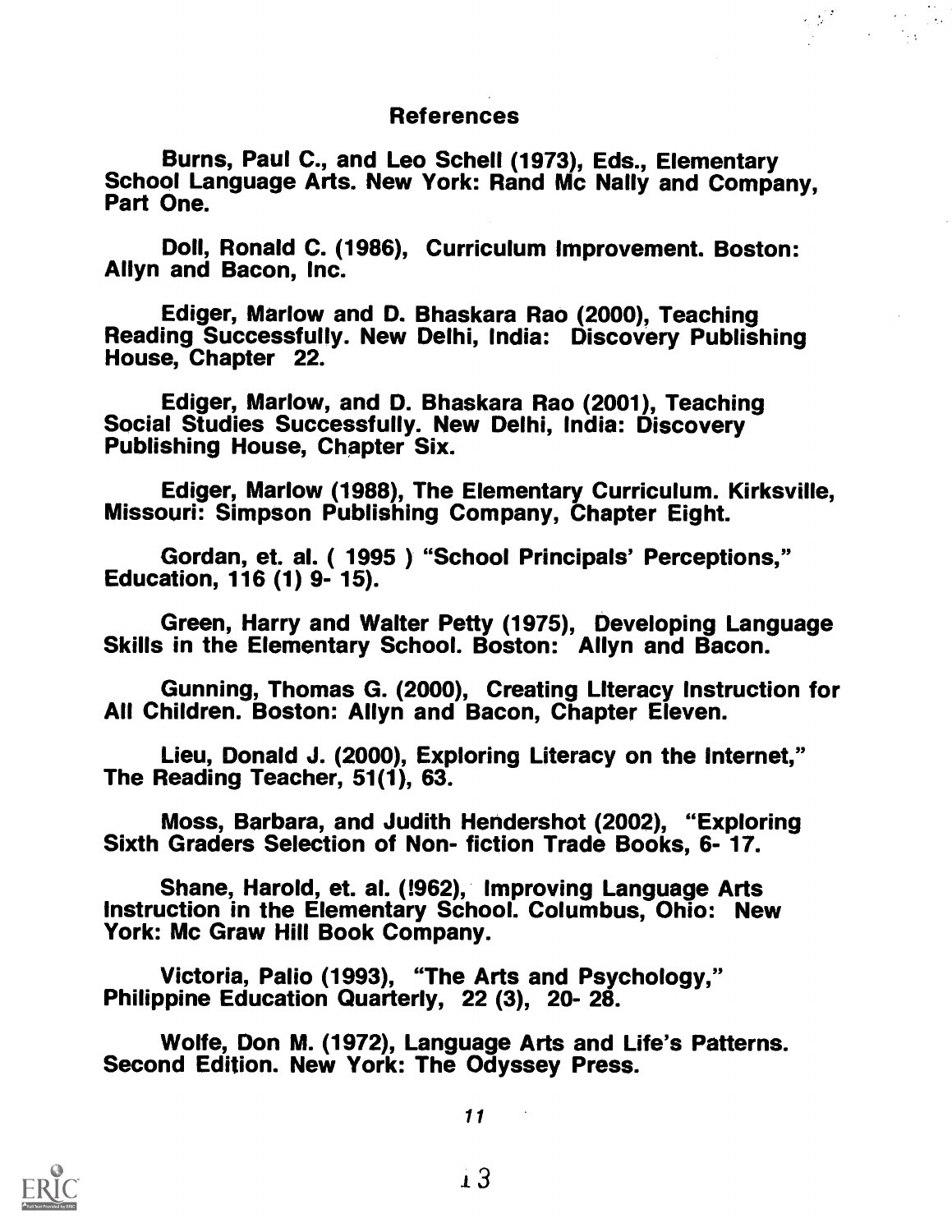

#### U.S. Department of Education

Office of Educational Research and Improvement (OERI) National Library of Education (NLE) Educational Resources Information Center (ERIC)



CS 511 578

# REPRODUCTION RELEASE

(Specific Document)

I. DOCUMENT IDENTIFICATION:

| Title:<br>Organizing for protruction in Reading |                          |
|-------------------------------------------------|--------------------------|
| Author(s):<br>ليحضل                             |                          |
| <b>Corporate Source:</b>                        | <b>Publication Date:</b> |

#### II. REPRODUCTION RELEASE:

In order to disseminate as widely as possible timely and significant materials of interest to the educational community, documents announced in the monthly abstract journal of the ERIC system, Resources in Education (RIE), are usually made available to users in microfiche, reproduced paper copy, and electronic media, and sold through the ERIC Document Reproduction Service (EDRS). Credit is given to the source of each document, and, if reproduction release is granted, one of the following notices is affixed to the document.

If permission is granted to reproduce and disseminate the identified document, please CHECK ONE of the following three options and sign at the bottom of the page.

| The sample sticker shown below will be<br>affixed to all Level 1 documents                                                                                    | The sample sticker shown below will be<br>affixed to all Level 2A documents                                                                                                              | The sample sticker shown below will be<br>affixed to all Level 2B documents                                                                                                                                                                                                                                                                                                                                                       |
|---------------------------------------------------------------------------------------------------------------------------------------------------------------|------------------------------------------------------------------------------------------------------------------------------------------------------------------------------------------|-----------------------------------------------------------------------------------------------------------------------------------------------------------------------------------------------------------------------------------------------------------------------------------------------------------------------------------------------------------------------------------------------------------------------------------|
| PERMISSION TO REPRODUCE AND<br>DISSEMINATE THIS MATERIAL HAS<br><b>BEEN GRANTED BY</b>                                                                        | PERMISSION TO REPRODUCE AND<br>DISSEMINATE THIS MATERIAL IN<br>MICROFICHE, AND IN ELECTRONIC MEDIA<br>FOR ERIC COLLECTION SUBSCRIBERS ONLY,<br>HAS BEEN GRANTED BY                       | <b>PERMISSION TO REPRODUCE AND</b><br>DISSEMINATE THIS MATERIAL IN<br><b>MICROFICHE ONLY HAS BEEN GRANTED BY</b>                                                                                                                                                                                                                                                                                                                  |
|                                                                                                                                                               |                                                                                                                                                                                          |                                                                                                                                                                                                                                                                                                                                                                                                                                   |
| TO THE EDUCATIONAL RESOURCES<br><b>INFORMATION CENTER (ERIC)</b>                                                                                              | TO THE EDUCATIONAL RESOURCES<br><b>INFORMATION CENTER (ERIC)</b>                                                                                                                         | TO THE EDUCATIONAL RESOURCES<br><b>INFORMATION CENTER (ERIC)</b>                                                                                                                                                                                                                                                                                                                                                                  |
|                                                                                                                                                               | 2A                                                                                                                                                                                       | 28                                                                                                                                                                                                                                                                                                                                                                                                                                |
| Level 1                                                                                                                                                       | Level 2A                                                                                                                                                                                 | Level 2B                                                                                                                                                                                                                                                                                                                                                                                                                          |
|                                                                                                                                                               |                                                                                                                                                                                          |                                                                                                                                                                                                                                                                                                                                                                                                                                   |
|                                                                                                                                                               |                                                                                                                                                                                          |                                                                                                                                                                                                                                                                                                                                                                                                                                   |
| Check here for Level 1 release, permitting reproduction<br>and dissemination in microfiche or other ERIC archival<br>media (e.g., electronic) and paper copy. | Check here for Level 2A release, permitting reproduction<br>and dissemination in microfiche and in electronic media<br>for ERIC archival collection subscribers only                     | Check here for Level 2B release, permitting<br>reproduction and dissemination in microfiche only                                                                                                                                                                                                                                                                                                                                  |
|                                                                                                                                                               | Documents will be processed as indicated provided reproduction quality permits.<br>If permission to reproduce is granted, but no box is checked, documents will be processed at Level 1. |                                                                                                                                                                                                                                                                                                                                                                                                                                   |
|                                                                                                                                                               | to satisfy information needs of educators in response to discrete inquiries.                                                                                                             | I hereby grant to the Educational Resources Information Center (ERIC) nonexclusive permission to reproduce and disseminate this document<br>as indicated above. Reproduction from the ERIC microfiche or electronic media by persons other than ERIC employees and its system<br>contractors requires permission from the copyright holder. Exception is made for non-profit reproduction by libraries and other service agencies |
| Signature:<br><b>Sign</b>                                                                                                                                     | arlow Edigon                                                                                                                                                                             | Printed Name/Position/Title:<br>mer.<br>tlaer                                                                                                                                                                                                                                                                                                                                                                                     |
| here, $\rightarrow$<br>Organization/Address:<br><b>please</b>                                                                                                 | Dr. Marlow Ediger, Professor Emeritus<br>Telephone:                                                                                                                                      | FAX:                                                                                                                                                                                                                                                                                                                                                                                                                              |
|                                                                                                                                                               | <b>Truman State University</b><br>E-Mail Address                                                                                                                                         | Date:                                                                                                                                                                                                                                                                                                                                                                                                                             |
|                                                                                                                                                               | 201 W. 22 <sup>nd</sup> , Box 417                                                                                                                                                        |                                                                                                                                                                                                                                                                                                                                                                                                                                   |
|                                                                                                                                                               | North Newton, KS. 67117                                                                                                                                                                  | (over)                                                                                                                                                                                                                                                                                                                                                                                                                            |